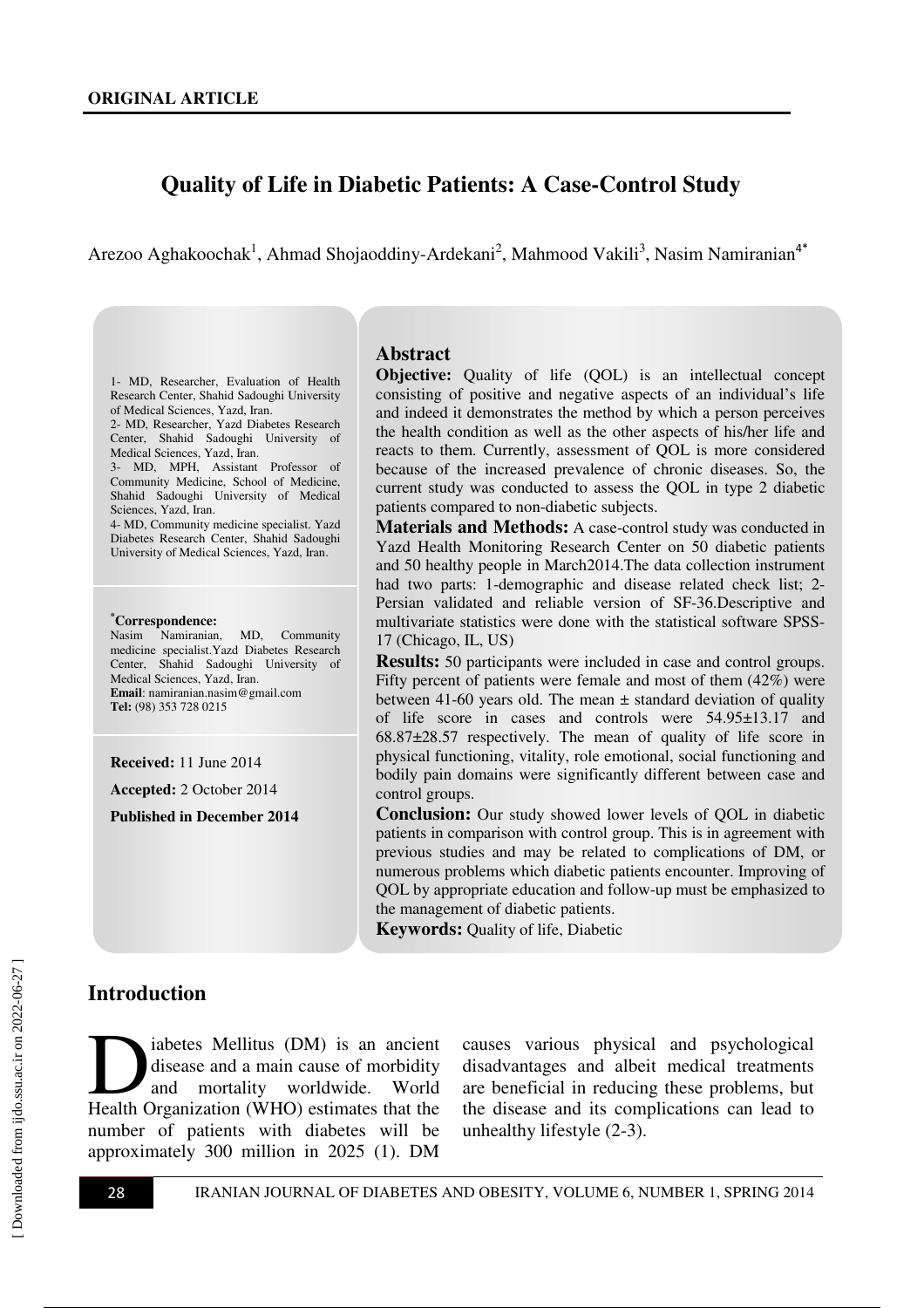Quality of life (QOL) is an intellectual concept consisting of positive and negative aspects of an individual's life and indeed it demonstrates the method which a person perceives the health condition as well as the other aspects of his/her life and reacts to them. Currently, assessment of QOL is more considered because of the increased prevalence of chronic diseases (4).

Studies show that DM may have negative influences on general health and feeling of wellbeing, and in other word QOL (5). The incidence of diabetes is rapidly increasing in developing countries and Middle East (6).

Some studies even showed significant negative influences of diabetes on different aspects of QOL of the patients (7). Management of chronic diseases is of great importance in healthcare and given to their incurable nature and non-imminence of death, improving of QOL is considered as a goal. Thus, it may be regarded as an algorithm in medical and health researches and should be also in line with the health development and ameliorating the function of the patients.

Quality of life is very important in diabetic patients. Absence of self-care, poor control of blood sugar and diabetic complications lead to decrease of quality of life (8). Improving of diabetic patient's Quality of life decreases poor control of blood sugar, diabetic complications and burden of diabetes (9-10).

Given to the results of the previous studies, further researches are needed to better elucidate the relationship between the QOL and demographic characteristics of diabetic subjects. So, the current study was conducted to assess the QOL in type 2 diabetic patients compared to non-diabetic subjects.

# **Materials and Methods**

A case-control study was conducted in Yazd Health Monitoring Research Center on 50 diabetic patients and 50 healthy people in March 2014. The sample size was calculating by comparison of means from two different population formula, the accepted type 1 error was 0.05, the accepted power was 80% and the expected differences between groups was 0.1. Diabetic patients were selected by systematic random sampling. The inclusion criteria were patients older than 30 years, having type 2 diabetes mellitus, at least one visit last three months.

Exclusion Criteria were having chronic diseases such as heart failure, chronic kidney disease, chronic lung disease, diabetic foot or limb amputation, and moderate to severe retinopathy. Control group was selected from patients' family members who were groupmatched according to age and sex. Exclusion criteria in control group were chronic disease or fasting blood sugar>100 mg/dl.

### Data collection

The data collection instrument had two parts: 1-demographic and disease related check list; 2- Persian validated and reliable version of SF-36. The same investigator (A.A) collected all the information by private interview. The SF-36 is a quality of life scoring system with 36 items and 8 domains. Each question score is between 0 (minimum) to 100(maximum). Higher score demonstrated better quality of life.

Descriptive and multivariate statistics were done with the statistical software, SPSS-17 (Chicago, IL, US). The correlation of age and quality of life score was done by Pearson correlation. Comparison between quality of life score in male and female was done by T-Test. Analysis of variance (ANOVA) was performed to compare of quality of life score in education, career and marital status. *P*value<0.05 was considered significant.

## **Results**

A total of 50 participants were included in case and 50 participants in control groups. Table 1 shows the description of demographic variables in cases and controls.

The mean  $\pm$  standard deviation of quality of life score in cases and controls were 54.95±13.17 and 68.87±28.57 respectively. The mean of quality of life score in physical functioning, vitality, role emotional, social functioning and bodily pain domains were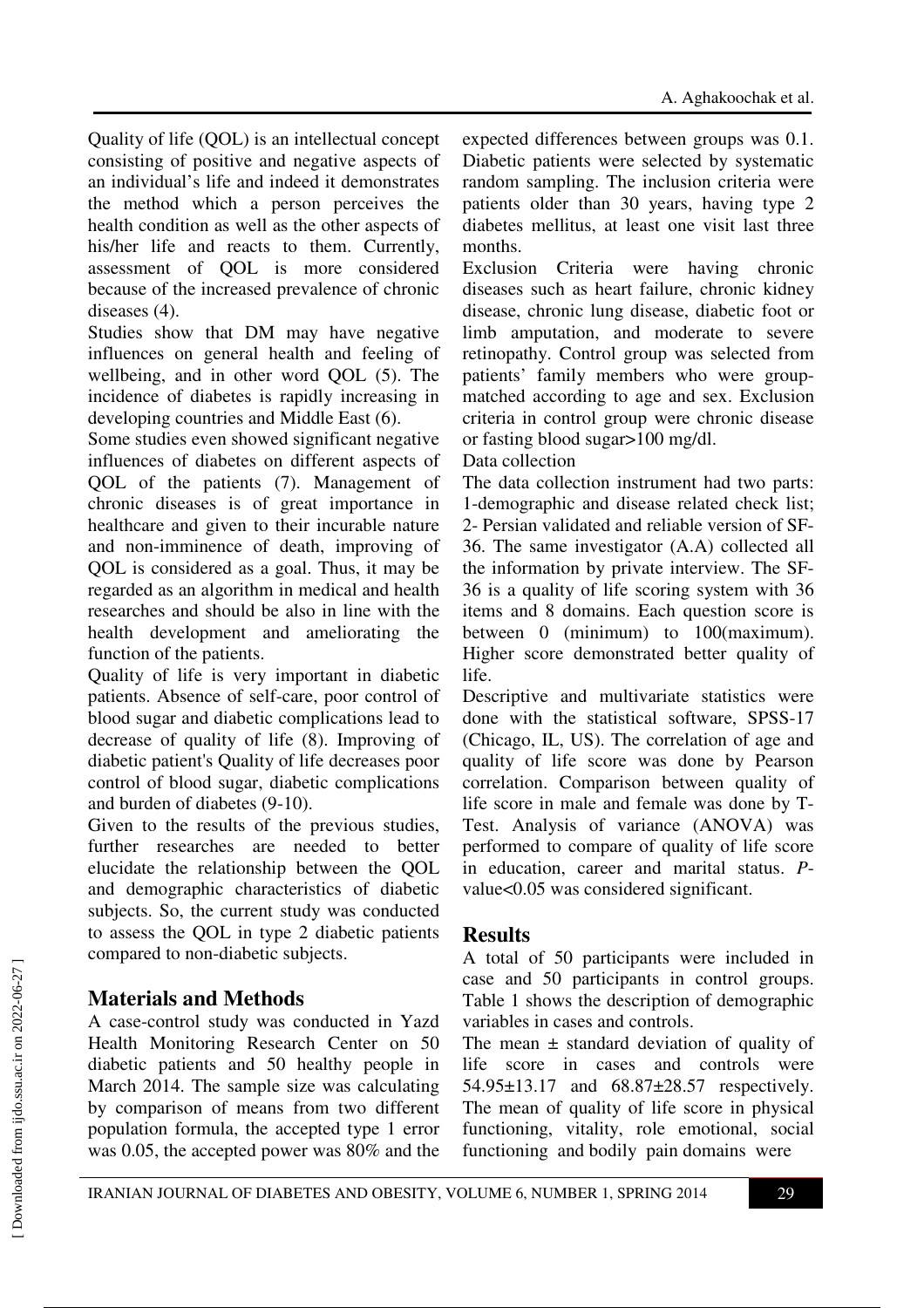| Table 1. demographic characteristics of cases and controls |                   |                    |         |  |  |
|------------------------------------------------------------|-------------------|--------------------|---------|--|--|
| demographic characteristics                                | Case<br>$N(\%)$   | Control<br>$N(\%)$ | P-value |  |  |
| Gender                                                     |                   |                    |         |  |  |
| Male                                                       | 25(50)            | 28(56)             | 0.051   |  |  |
| female                                                     | 25(50)            | 22(44)             |         |  |  |
| Age                                                        | $55.31 \pm 14.22$ | $53.2 \pm 13.21$   | 0.062   |  |  |
| <b>Education</b>                                           |                   |                    |         |  |  |
| Elementary                                                 | 34(68)            | 16(32)             | 0.031   |  |  |
| High school                                                | 14(28)            | 22(44)             |         |  |  |
| College and higher                                         | 2(4)              | 12(22)             |         |  |  |
| <b>Marital status</b>                                      |                   |                    |         |  |  |
| Single                                                     | 2(4)              | 5(10)              |         |  |  |
| Married                                                    | 37(74)            | 41(82)             | 0.040   |  |  |
| Divorced& widow                                            | 11(22)            | 4(8)               |         |  |  |
| Career                                                     |                   |                    |         |  |  |
| Worker                                                     | 5(10)             | 12(24)             |         |  |  |
| Office Worker                                              | 7(14)             | 24(48)             | 0.001   |  |  |
| Unemployed                                                 | 17(34)            | 1(2)               |         |  |  |
| Retired                                                    | 21(42)            | 13(26)             |         |  |  |

**Table 1. demographic characteristics of cases and controls** 

significantly different between case and control groups (Table 2). There were no significant differences between cases and controls in general and mental health domains. The physical functioning domain score was different between office worker and retired diabetic patients (*P*-value<0.01) and there were no significant differences in quality of life score between different demographic groups.

## **Discussion**

Our study showed lower levels of QOL in diabetic patients in comparison with control group which is in agreement with previous studies done by Vazirinejad et al (11). The results may be related to complications of DM, or numerous problems which diabetic patients encounter.

 Similar results were found in Vazirinejad et al study. They compared the QOL scores in 100 diabetic patients and the same number of nondiabetic subjects (12).

In the Saydi et al study in Zanjan (Iran), QOL scores were not different between the groups; this may be attributed to differences in the culture, lifestyle and health services (13).There was no significant association between the QOL and age in our study. However, Alavi et al (14) and Saadatjoo et al (15) showed that this association was significant. This is a predictable finding because of increasing physical and emotional restrictions in elderly patients. We did not find any relationship between the QOL and marital status, but Sadegie et al in a study reported that QOL was significantly better in married vs. single diabetic patients (16). Also Bakhtiary et al showed significant association between the QOL and marital status (17).

In contrast with these findings, in another study, single patients had better QOL compared to married ones. This has been attributed to better management of DM and its

| SF-36 domains                     | Case             | Control         | P-value              |  |
|-----------------------------------|------------------|-----------------|----------------------|--|
| <b>Physical functioning</b>       | $38.5 \pm 28.6$  | $54.5 \pm 12.0$ | $0.001*$             |  |
| <b>Vitality</b>                   | $50.1 \pm 10.8$  | $57.9 \pm 20.0$ | $0.016^*$            |  |
| <b>Mental health</b>              | $53.9 \pm 10.0$  | $61.9 \pm 20.3$ | $0.015$ <sup>*</sup> |  |
| Social role functioning           | $53.81 \pm 18.5$ | $68.0\pm21.9$   | $0.001*$             |  |
| <b>Bodily pain</b>                | $60.9 \pm 24.0$  | $48.1 \pm 19.7$ | $0.004*$             |  |
| <b>Generalhealth perceptions</b>  | $52.4 \pm 8.4$   | $50.6 \pm 14.7$ | 0.454                |  |
| <b>Emotional role functioning</b> | $67.5 \pm 14.6$  | $47.4 \pm 23.4$ | $0.004*$             |  |
| <b>Physical role functioning</b>  | $55.0 \pm 37.5$  | $53.5 \pm 11.3$ | 0.780                |  |
| $\mathbf{a} \cdot \mathbf{a}$     |                  |                 |                      |  |

**Table 2. comparison of SF-36 domains in case and control groups** 

\* Significant

Data are presented as mean± standard deviation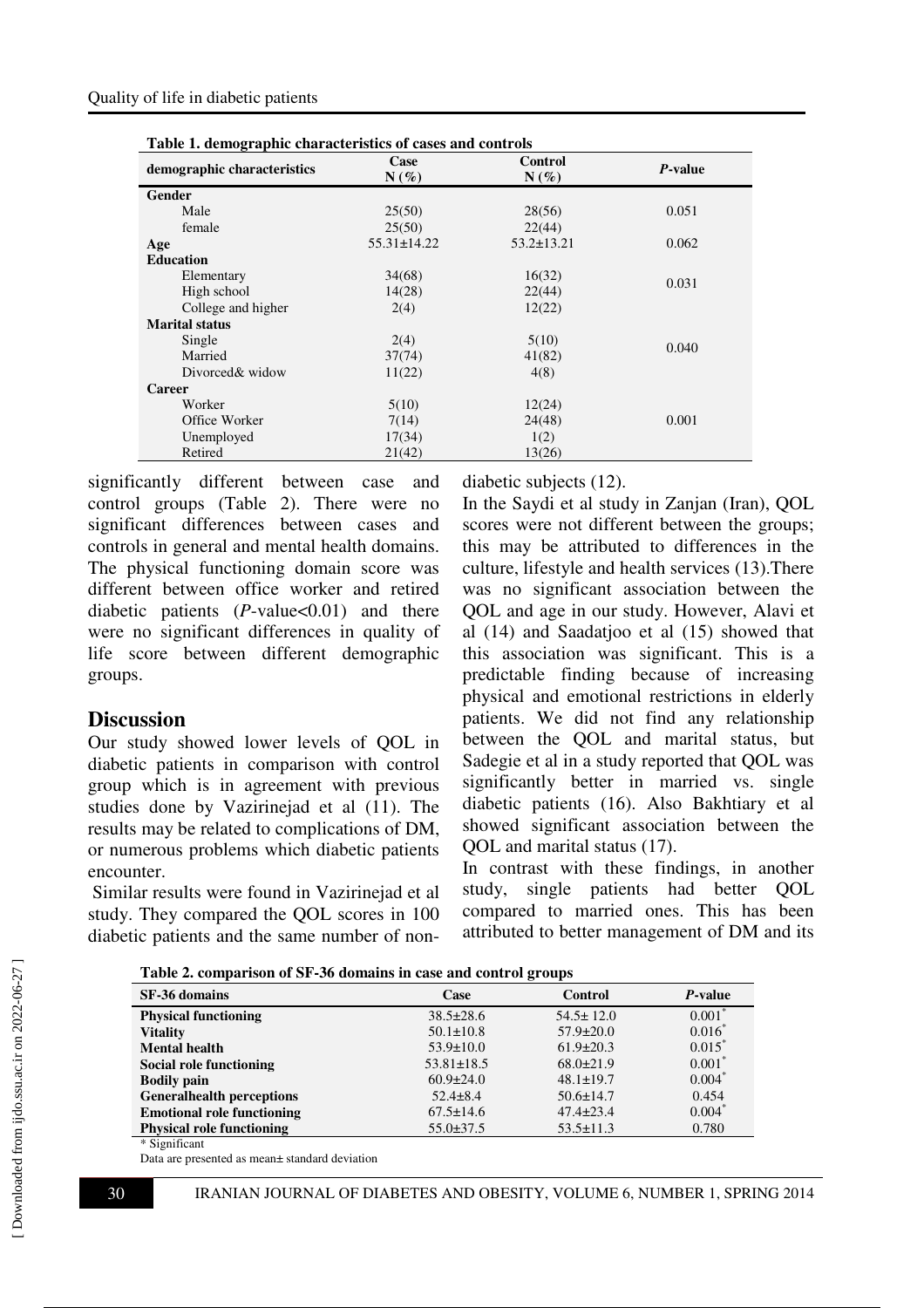complications, less responsibilities and having more time for adhering to the medical advices (18). The current study showed no significant association between the QOL and gender of the patients which was in accordance with some previous researches in this regard  $(14,17,19,20)$ , but the study done by Nejati showed that there is significant association between the QOL and gender, and female QOL score is higher than male. Social and cultural factors related to gender in different communities had different effect on QOL in male and female (21). In employee and disabled diabetic patients, the association of job with QOL was significant in "physical functioning" scale. The results were similar to the studies done by Sedaghaty Kasabkhi et al (22) and Vahdaninia et al (23). However, no significant associations of QOL and other demographic items were found in our study, which may be due to small sample size of the study. In our study, in both diabetic and nondiabetic groups, the relationship between QOL and all the scales except "general health" and "role limitations due to physical health" was significant. These scales were also significantly associated with QOL in the studies done by Mohammad Zeydi et al (24) and Hadi et al (25).

Because "general health" can be regarded a psychological component of QOL which appraises the person's idea about himself/herself health, it may be biased with confounders like individual's underlying depression. Initial screening of the study participants may be helpful in reducing these confounders.

There are many reviews of QOL in different disease and disabilities as a chronic disease.

QOL scores in healthy people were higher than people with disabilities in a study in USA, but there were no differences between types of disabilities. The study of Dijkerso on patients with spinal cord injury showed that these patients have lower mental health score (26).

It may be concluded from this study that DM has considerable negative impacts on the QOL; so, the improving of QOL by appropriate education and follow-up must be emphasized for the management of diabetic patients.

Moreover, this approach may delay early disability and increase the life expectancy in Iranian diabetic population.

In our study, average of QOL score in Diabetic patient is 28.57. Baghiani research on 120 Diabetic patients showed that the average of QOL was 25.65 and this is close to our study.

The results showed that our study findings were according to other studies (27). The study on 156 men with prostate cancer in Japan showed lower quality of life score in patients with chronic disease (28).

Researchers in a study on 126685 healthy people and cancer patients over 65 years in American national institute concluded that physical activity and mental health field of QOL were disrupted (29). Fogari et al. in a study on QOL concluded that stress, harsh conditions and pain are the reasons of QOL decrease in persons with chronic disease (30). Therefore patients with chronic disease had lower QOL.

The small sample size and differences between case and controls are our study limitations. It is better in future studies to consider diabetes complications as a marker of quality of life score.

**Conclusion:** Our study showed lower levels of QOL in diabetic patients in comparison with control group. This is in agreement with previous studies and may be related to complications of DM, or numerous problems which diabetic patients encounter. Improving of QOL by appropriate education and follow-up must be emphasized to the management of diabetic patients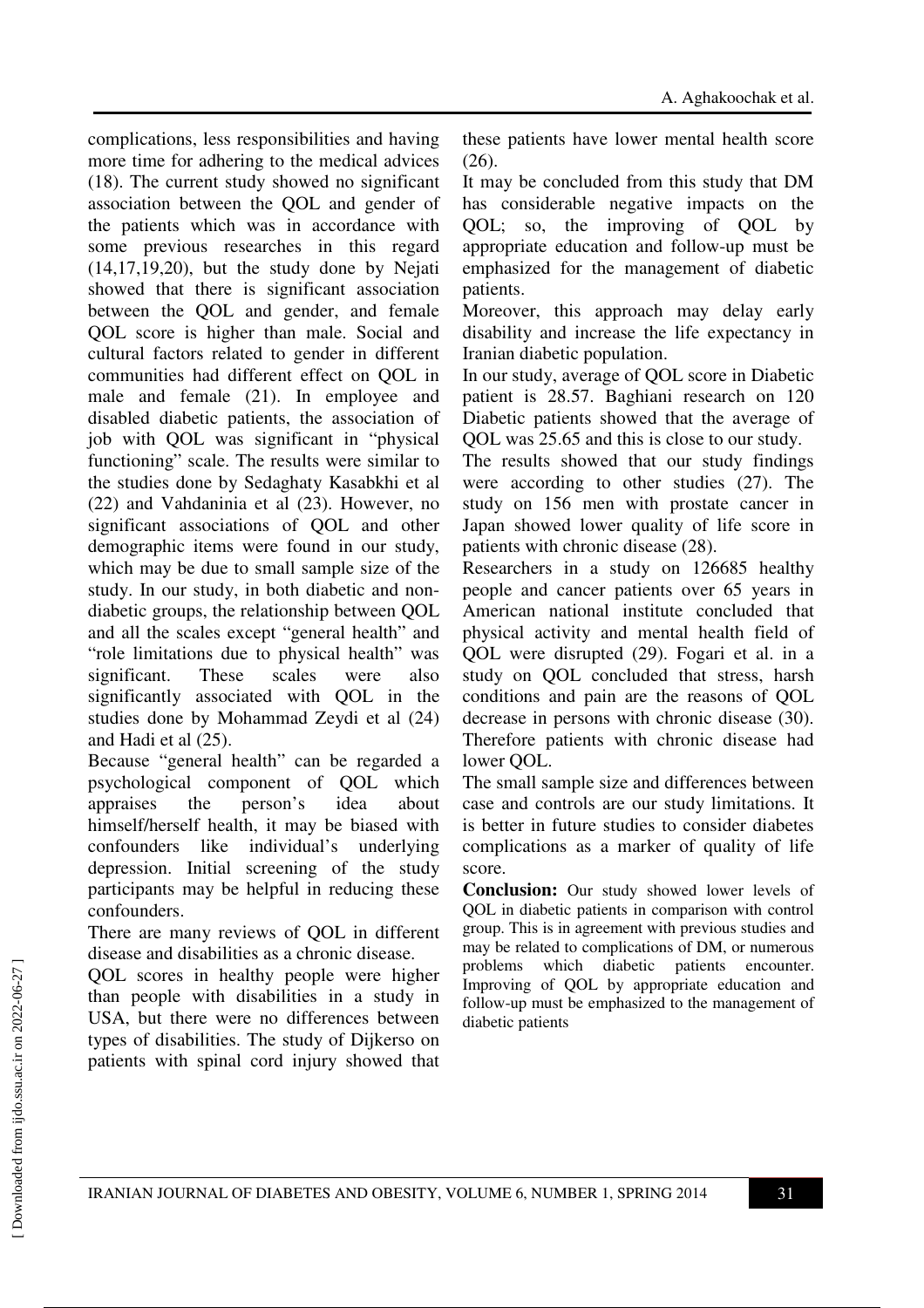# **References**

- 1. Sadegie Ahari S, Iranparvar Alamdari M, Amani F, Siahpoush H. The effect of complication of type 2 diabetes on patients' quality of life. Journal of Ardabil University of medical sciences.2009; 8(4):394-492. (In Persian)
- 2. Vares Z, Zandi M, Baghaei P, Masoudi Alavi N, Mirbagher Ajorpaz N. Study of quality of life and associated factors in diabetes mellitus patients of Kashan Diabetic center .Iranian journal of nursing Reasearch.2010;5(17):14-22.(In Persian)
- 3. Thmmassen HV, Berkowitz J, Thommasen AT, Michalos AC. Understanding relationships between diabetes mellitus and health – related quality of life in a rural community. The international Electronic Journal of Rural and Remote Health Research, Education, Practice and Policy. Rural and Remote Health 5: 441. (Online), 2005.

http://www.rrh.org.au/publishedarticles/article\_prin t\_441.pdf

- 4. Rustoen T. Hope &quality of life, two central issues for cancer patients: a theorical analysis .cancer Nurse 1995; 18(5):355-61.
- 5. Borzou SR, Salavati M, Safari M, Hadadnejad SH, Zandieh M, Torkaman B. Quality of life in type 2 diabetic patients reoffered to Sina hospital, Hamadan. Zahedan Journal of research in medical sciences.2011; 13(4):43-6. (In Persian)
- 6. Khoja TA, Farid SM. Family health survey; principle report, Riyadh, MOH 2003.
- 7. Mata cases M, Roset Gamisans M, Badia LIach X, Antonanzas Villar F, Ragel Alcazar J. Effect of type 2 diabetes mellitus on quality of life of patients treated at primary care consultation in Spain. Aten primaries 2003;31(8):493-9.
- 8. Michael JF. Diabetes Foundation, clinical diabetes. American diabetes Assosiation 2008;26,77-82.
- 9. Sarah W,Gojka R,Andress G,Richard S.Global Prevalence of diabetes ,diabetes care 2004;27:1047-53.
- 10. Eljidi A, Rafael T. health related quality of life in diabetic patients and controls without diabetic patients and controls without diabetes in refugee camps in the gaza strip.BMC public health 2006;6(268):1-9.
- 11. Vazirnejad R, Sajadi M, Maghool N. A historical cohort study assessing the effect of diabetes on the quality of life patients.Pejouhesh.2010;34(1):35- 40.(In Persian)
- 12. Bahmani B, Tamadoni M, Asgari M. Quality of life and its relation to religion attiude in students of Azad University in Tehran. Teb va Tazkieh 2004;53:32-44.
- 13. Saydi N, Fayazi S, Ramazani A. Comparison of quality of life among diabetic and non diabetic patients after open heart surgery.Journal of

Rafsanjan University of medical sciences 2011;10(2):144-50.(In Persian)

- 14. Masouidi Alavi N .Quality of life in diabetic patients in Iran diabetic center .Journal of Kermanshah University of medical science. 2004; 8(1):49-56.
- 15. Saadatjoo A, Rezvani M .comparsion quality of life in diabetic patients with non diabetic persons. Modern care journal.2011; 9(1):24-31.
- 16. Bagheri H, Nozhat Taghavi H, Hasani MR. Evaluation of Quality of life in patients with diabetes mellitus based on its complications referred to Emam Hossein Hospital, shahroud, Shahrekourd University of medical sciences Journal. 2005; 2(7):56-60.
- 17. Bakhtiyari M, Salehi M, Zayeri F,Mobasheri F.Quality of life among disable and healthy individuals. A comparative study .Iranian journal of epidemiology 2012;8(2):65-72.
- 18. Darvishpoor Kakhki A , Abed Saeedi ZH, Yaghmaie F, Alavi Majd H, Montazeri A .checking of quality of life with Individual characteristic of patient reoffered to hospitals of Tehran 2004.Iranian Journal of Endocrinology and Metabolism .2006;8(1):49-56.
- 19. Senz B, Felicioli P, Moreau A, Le Goaziou MF. Quality of life assessment of type 2 diabetic patients in general medicine. Press Med .2004; 33(3):161-6. (In Persian)
- 20. Saatci E, Tahmiscioglu G, Bozdemir N, Akpinar E, Ozcan S, Kurdak H. The well-being and treatment satisfaction of diabetic patients in primary care. Health and Quality of Life Outcomes 2010,8:67.
- 21. Nejati V, Ashayeri H. Health related quality of life in elderly in Kashan. Iranian journal of psychiatry and clinical psychology 2008;14:56-61.
- 22. Sedaghaty kasabkhi M, Ehsani M. Comparison quality of life in diabetic patients with non diabetic persons .Journal of Babol university of medical science.2006;9(5):55-60.
- 23. Vahdaninia M, Gashtasbi A, Montazeri A, Gandek B .quality of life linked with health in elderly. Payesh journal.2004;4(2):113-20.
- 24. Mohamadi Zeydi A ,Khalaj M, Taghizadeh M. Survey of quality of life in persons with low back pain. 2005;1(2):119-24.
- 25. Hadi N, Malekan L. Survey of health and quality of life in teachers of primary schools of shiraz. Journal of Hormozgan University of medical science.2005;1(4):387-92.
- 26. Dijkerso M. A Meta-analysis of effect of disamblement componats. Adapted physical Activity Quarterly 2007;15(3):829-40.
- 27. Baghiani Moghadam MH, Afkhami-Ardekani M, Mazloomi SS, Saaidzadeh M. Quality of life in type 2 patient in yazd, Journal of shahid sadoughi